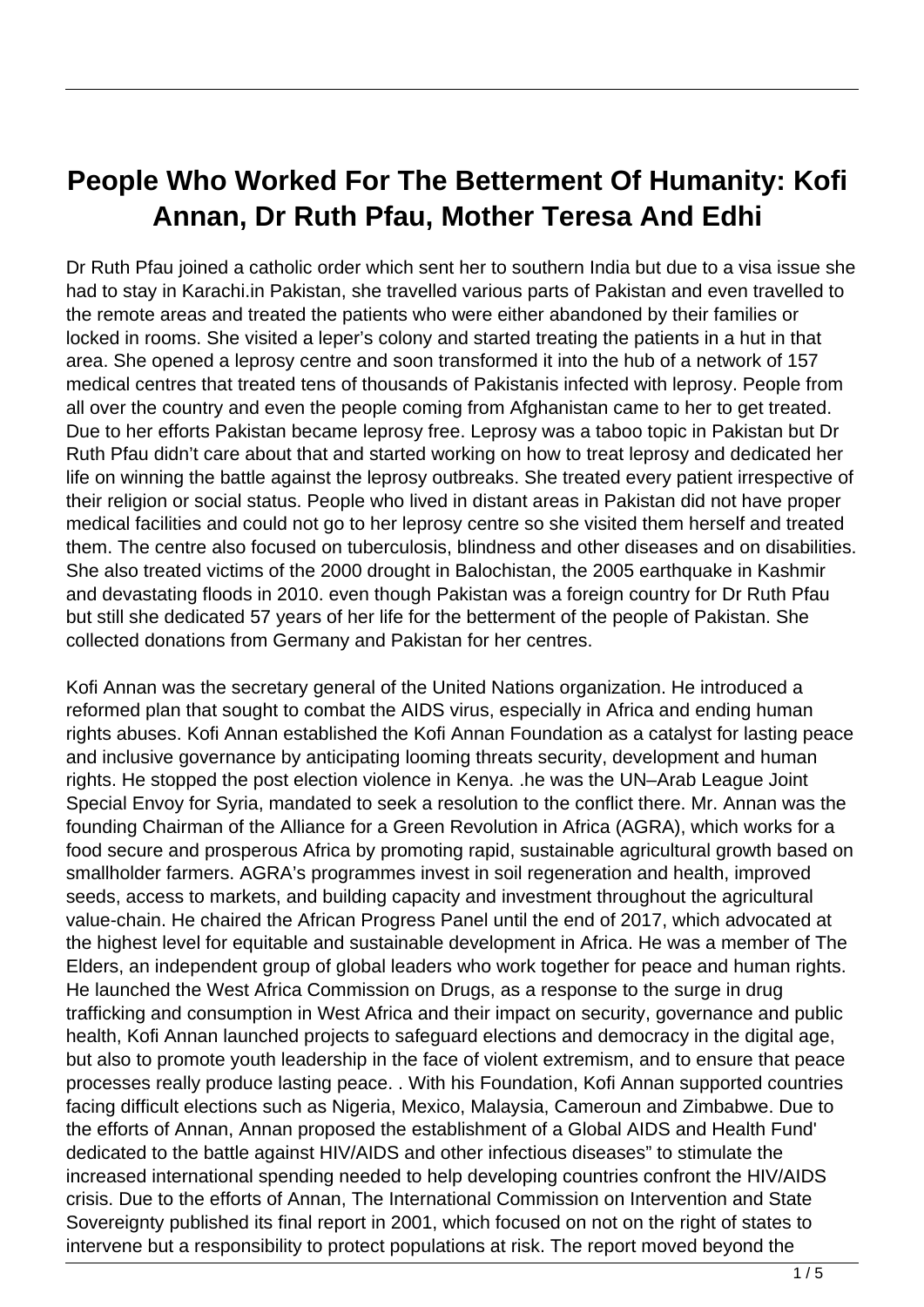question of military intervention, arguing that a range of diplomatic and humanitarian actions could also be utilized to protect civilian populations. . Mr Annan likewise played a central role in the creation of the Global Fund to fight Tuberculosis and Malaria, the adoption of the UN's firstever counter-terrorism strategy, and the acceptance by Member States of the "responsibility to protect" people from genocide, war crimes, ethnic cleansing and crimes against humanity. He helped to ease the transition to civilian rule in Nigeria. In the same year, he visited Iraq to resolve an impasse between Iraq and the Security Council over compliance with resolutions on weapons inspections and other matters; this effort helped to avoid an outbreak of hostilities which was imminent at that time. He was deeply involved in the diplomatic process that led to Timor-Leste's independence from Indonesia. He was responsible for certifying Israel's withdrawal from Lebanon. His efforts contributed to securing a cessation of hostilities between Israel and Hizbollah. He distinguished himself during the civil war in Bosnia and Herzegovina, particularly in his skillful handling of the transition of peacekeeping operations from UN forces to NATO forces. He led talks in New York between the presidents of Cameroon and Nigeria which led to a settlement of the dispute between the two countries over the Bakassi peninsula. Annan disagreed on Iran's nuclear plan. Annan supported sending a UN peacekeeping mission to Darfur, Sudan. He worked with the government of Sudan to accept a transfer of power from the African Union peacekeeping mission to a UN one. Annan also worked with several Arab and Muslim countries on women's rights and other topics. He was often asked to intercede in crises, sometimes as an impartial independent mediator, sometimes as a special envoy of the international community. In recent years he had provided such counsel to Burkina Faso, Kenya, Myanmar, Senegal, Iraq and Colombia.

Mother Teresa experienced a second calling, the 'call within a call' that would forever transform her life. She was riding in a train from Calcutta to the Himalayan foothills for a retreat when she said Christ spoke to her and told her to abandon teaching to work in the slums of Calcutta aiding the city's poorest and sickest people. It was her faith that led her to work for the betterment of humanity. Donning the blue-and-white sari that she would wear in public for the rest of her life, she left the Loreto convent and wandered out into the city. After six months of basic medical training, she voyaged for the first time into Calcutta's slums with no more specific a goal than to aid the unwanted, the unloved, the uncared for. She began an open-air school and established a home for the dying destitute in a dilapidated building. She convinced the city government to donate to her cause. Teresa wrote in her diary that her first year was fraught with difficulty. With no income, she begged for food and supplies and experienced doubt, loneliness and the temptation to return to the comfort of convent life during these early months. Due to mother teresa's efforts the new congregation of the Missionaries of Charity was officially erected as a religious institute for the Archdiocese of Calcutta .she established Nirmal Hriday ("Place for the Pure of Heart"), a hospice where the terminally ill could die with dignity. Her order also opened numerous centres serving the blind, the aged, and the disabled. Under Mother Teresa's guidance, the Missionaries of Charity built a leper colony, called Shanti Nagar ("Town of Peace"). Teresa opened Nirmala Shishu Bhavan, the Children's Home of the Immaculate Heart, as a haven for orphans and homeless youth. Mother Teresa expanded the work of the Missionaries of Charity both within Calcutta and throughout India. The first foundation outside India opened in Cocorote, Venezuela. The Society expanded to Europe and Africa. Mother Teresa opened houses in Australia, the Middle East, and North America, and the first novitiate outside Calcutta in London. At the height of the Siege of Beirut in 1982, Teresa rescued 37 children trapped in a front-line hospital by brokering a temporary cease-fire between the Israeli army and Palestinian guerrillas. Accompanied by Red Cross workers, she travelled through the war zone to the hospital to evacuate the young patients. She visited Armenia after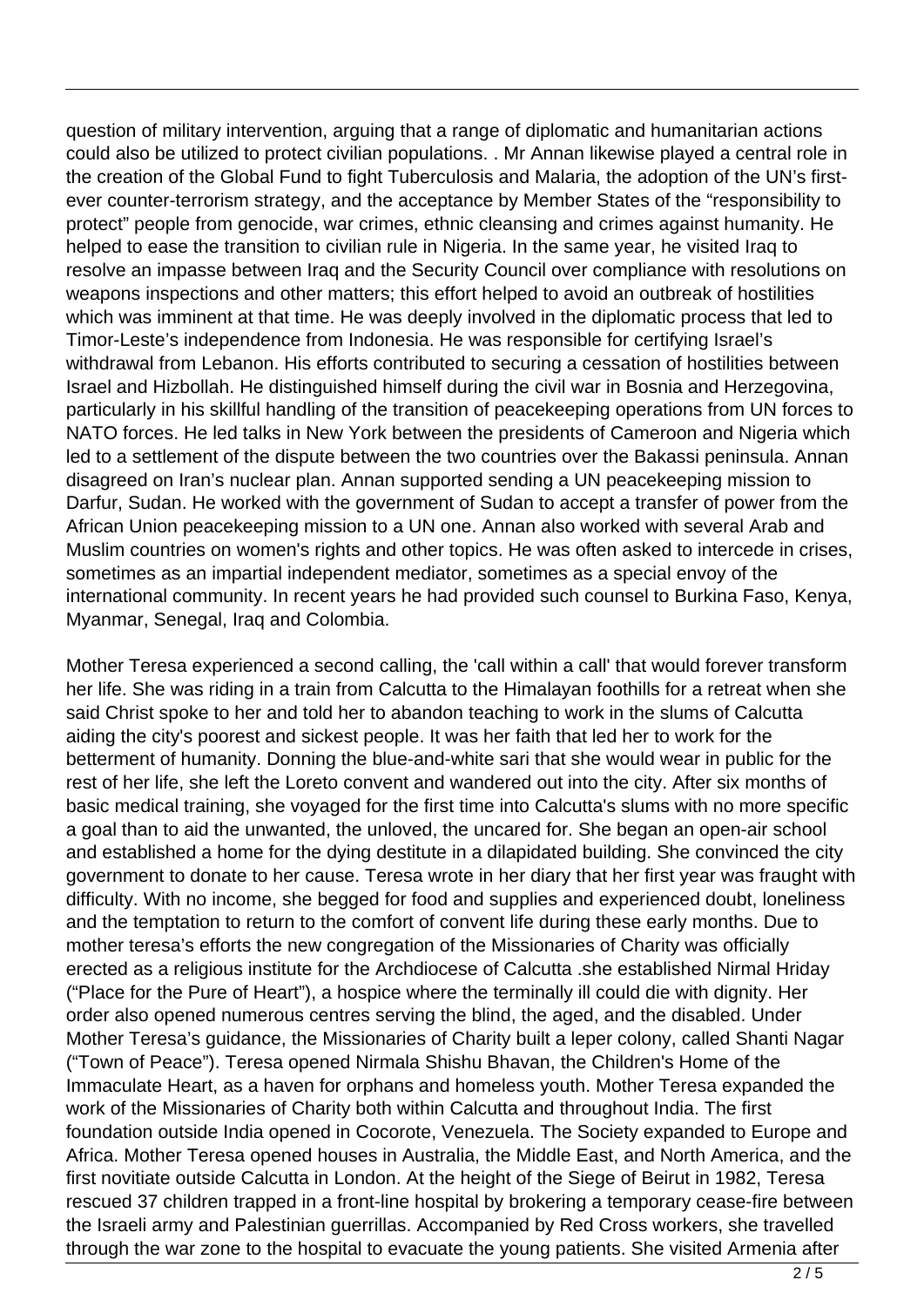the 1988 earthquake. Teresa travelled to assist the hungry in Ethiopia, radiation victims at Chernobyl and earthquake victims in Armenia. The Missionaries of Charity reached Communist countries with a house in Zagreb, Croatia, East Berlin and continued to expand with houses in almost all Communist nations, including 15 foundations in the former Soviet Union. She also opened Gift of Love, a home to care for those infected with HIV/AIDS. By the time of her death in 1997, the Missionaries of Charity numbered more than 4,000 — in addition to thousands more lay volunteers — with 610 foundations in 123 countries around the world. Although Mother Teresa displayed cheerfulness and a deep commitment to God in her daily work, her letters indicate that she did not feel God's presence in her soul during the last 50 years of her life. The letters reveal the suffering she endured and her feeling that Jesus had abandoned her at the start of her mission. Continuing to experience a spiritual darkness, she came to believe that she was sharing in Christ's Passion. Despite this hardship, Mother Teresa integrated the feeling of absence into her daily religious life and remained committed to her faith and her work for Christ. Mother Teresa welcomed every person with open arms irrespective of their religion or ethnicity. It was her faith that led her to work for the betterment of humanity.

Edhi built up a free dispensary with the assistance from his society. A request was made to the general population for assets. The reaction was great, and Rs.200,000/ – were collected. A maternity clinic was set up and ambulance facility was begun in the extensive city of Karachi. The Edhi foundation was funded entirely by private donations and offered services to people without regard to religion or ethnic group. There are many services provided by the Edhi Foundation. Edhi Land Ambulance Service are provided. The Edhi ambulance has reached to the stage of largest fleet of ambulances in the world, thereby providing with a tantalizing number of ambulances—such as 1800 vehicles, all over our country – Pakistan. Educational services are provided in Karachi, Mirpur Khaas and Nawabshah. Edhi Child adoption centre and childcare services were established. Exclusive cradles have been placed outside all Edhi Centers, across the country with a view to keep the abandoned and illegitimate babies in these cradles. Mostly these abandoned newborn babies are provided to the childless couples, who in accordance with their policies, after ensuring that they are fully deserved and exactly suitable for this noble cause. On annual basis, Edhi Foundation is giving over 250 babies or children for adoption. Till to date, over 23,320 babies and children have been provided to the childless couples and families. Graveyard services are provided. Edhi Foundation has the largest network for the burial of dead bodies or unclaimed coffins in Pakistan. Graveyards have been established in various cities of Pakistan—like Karachi, Lahore, and Rawalpindi, including in New York, USA. Non-Muslims are also provided services in accordance with their own religious rites, with the assistance of a church or temple, respectively. Edhi Foundation not only provides burial services, even it is providing transporting of dead bodies from across the Pakistan and across the world. A record number of 58,261 unclaimed and abandoned dead bodies were buried by Edhi Foundation. Hospital services are provided. Free consultancy clinic, laboratory, pre diabetic centre, nursing training centre, immunization centre and patient utility service are included in it. Edhi homes and orphanage centres are established. Number of Edhi homes which have been established at different cities of Pakistan. The residents in the Edhi homes are numbered at 8500. Edhi mourge services are provided. Marriage bureau services are provided. Langer service (free kitchen) service is provided. Rehabilitation centres are being established. Missing person's service is provided. People who leave their home or get separated from their families during emergencies or mentally handicapped people who wander around the streets are returned back to their homes and reunited with their families. Unidentified dead bodies are kept in cold mortuaries and all efforts are made to identify the next of kin. Edhi animal hostels have been established. The animals are subject to torture by their owners. Due the brutal attack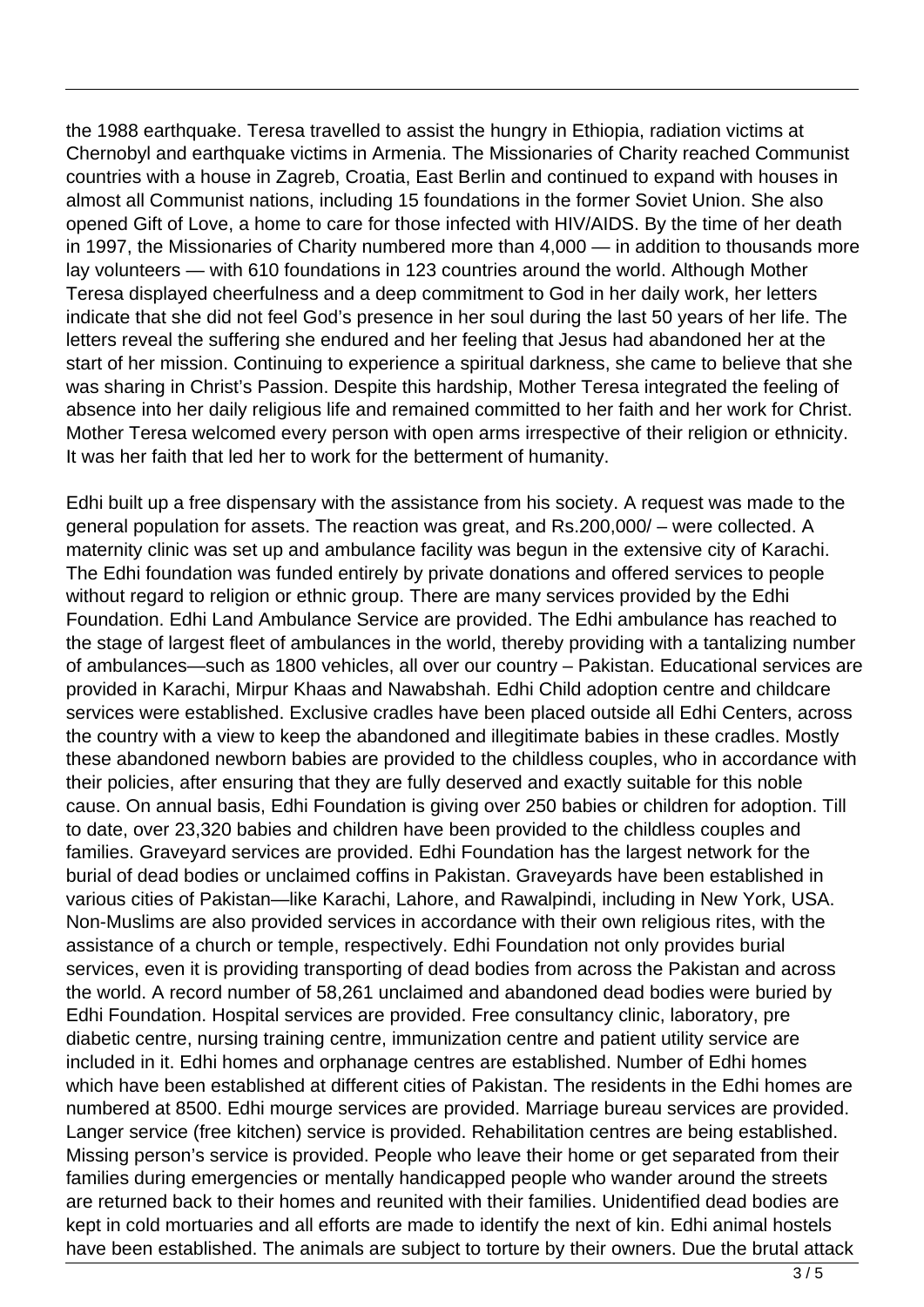of the owners, the animals were resulting into crippling or wounding or end up at Edhi Centers. Even the missing animals as well as abandoned house pets were given shelter by Edhi Foundation. By looking into the increasing number of this sort of animals, the Foundation developed a separate shelter zone for the animals to provide treatment and food to animals. Edhi foundation is run entirely with the help of volunteers. There are round six thousand volunteers, comprising of zonal heads, workers at several Edhi Homes, clerks at Edhi Centers, workers at maternity homes and ambulance drivers. Voluntary donation from individuals ranging from Rs. 5 to many hundreds of thousand of rupees, support the foundation's activities, the emphasis is on individuals social masses contribution are also made in form of food, clothing medicines and animal hides. There are Edhi centres in all the provinces of Pakistan and there are international offices too.

## **According to my opinion:**

Edhi is the best among all of them. Each one of the personalities given above had their own reason to help humanity. For Mother Teresa it was her faith and goodwill that led her to work for the betterment of humanity .she said that one day She was riding in a train from Calcutta to the Himalayan foothills for a retreat when Christ spoke to her and told her to abandon teaching to work in the slums of Calcutta aiding the city's poorest and sickest people. As the general secretary and member of the United Nations organization, it was Kofi Annan's job to be committed to maintaining international peace and security; developing friendly relations among nations; promoting social progress, better living standards and human rights. It was Kofi Annan's job and goodwill which led him to work for the betterment of humanity. .Apart from his job, he started Kofi Annan Foundation himself. For Dr Ruth Pfau it was passion for her profession and goodwill that led her to work for the betterment of humanity. Edhi's own familiarities and supervision for his mother in the period of her sickness, made him to build up an arrangement of administrations for old and psychologically ill people and work for the betterment of humanity. He had a dream of lines of beneficiary hubs and doctor's facilities that could be initiated to relieve the discomfort of the people going through sickness and lack of care. He likewise thought that the psychologically sick, the psychotic and paralyzed people should not be dealt with harsh behaviour. Indeed, even at this early age, he felt by and by in charge of going up against the test of building up an arrangement of administrations to lessen human tragedies. The mission was big and he had no assets. However, it was something that he needed to do regardless of the possibility that he had to plead for this determination. Edhi never complained about his hardships and lived a simple life. His family and he lived in a flat of 2 rooms head-to-head to the locations of Foundation's headquarter. He avoided marketing or promoting due to the distress of turning out to be proud while Mother Teresa wrote in her diary that her first year was fraught with difficulty. With no income, she begged for food and supplies and experienced doubt, loneliness and the temptation to return to the comfort of convent life during these early months. The letters reveal the suffering she endured and her feeling that Jesus had abandoned her at the start of her mission. Even though Edhi didn't complete his education but still he was an open minded person. He welcomed everyone with open arms who came to him for help. He dedicated his life to humanity. According to Edhi each day he lives he can do good deeds. For years he drove an ambulance to help people who are in need of help. He never judged the people who abandoned their child in the cradles placed near the Edhi centre. He was down to earth. He thought of every possible way in which he could help humanity. He saw poverty and the bad conditions of people through his own eyes and knew and felt their hardship and sufferings. He never judged anyone who came to him for help whether the person was a drug addict or a mentally disabled person. He was against domestic violence.